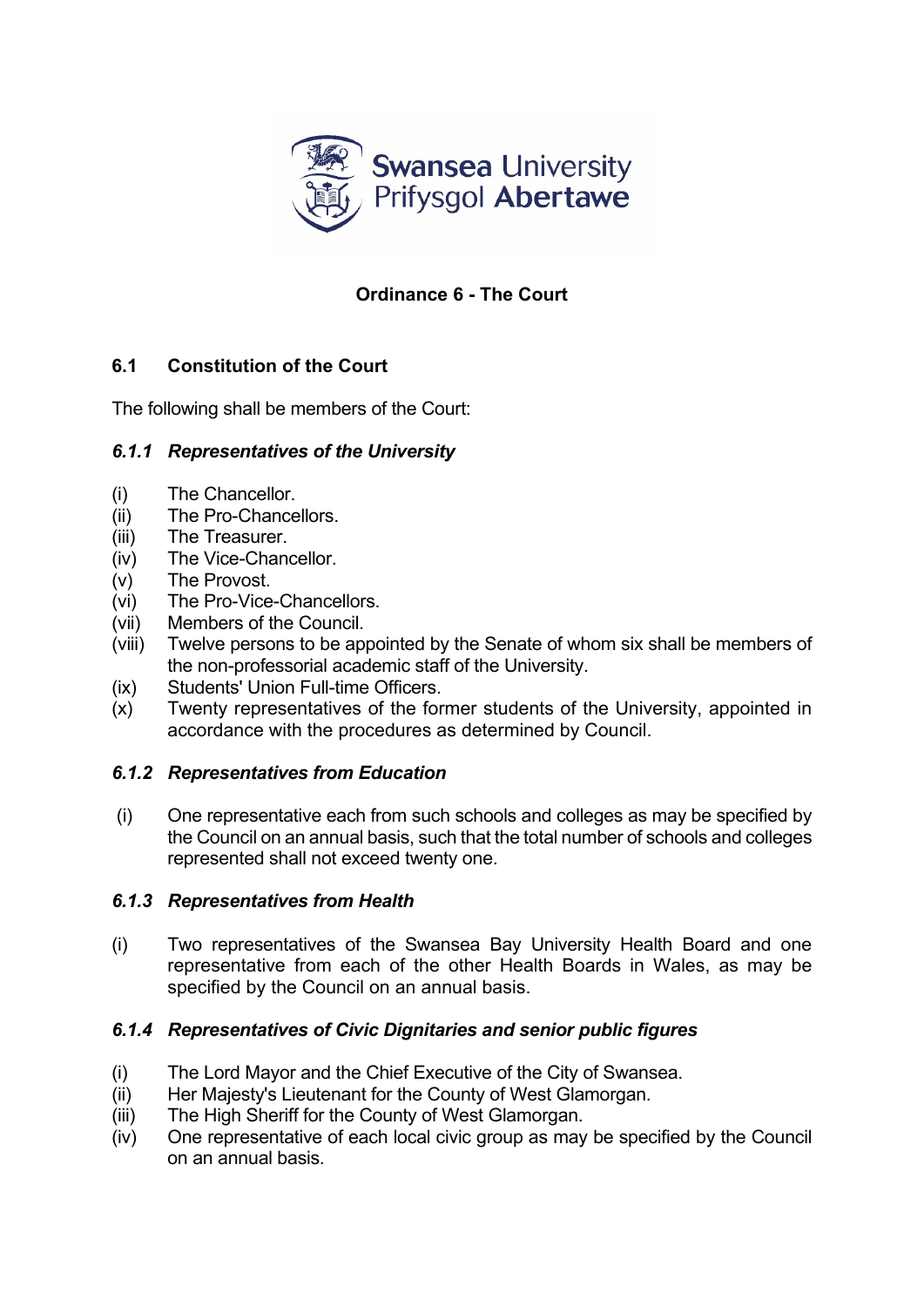## *6.1.5 Representatives appointed by Public Authorities*

(i) One appropriate officer and one member from each of such Counties and County Boroughs as may be specified by the Council on an annual basis.

### *6.1.6 Representatives of Senedd Cymru, and the UK Parliament*

(i) Senedd Members appointed by Senedd Cymru, and Members of Parliament for such constituencies and / or regions as may be specified by the Council on an annual basis.

### *6.1.7 Representatives of Trade Unions and Professional Groups*

(i) Three members of University staff appointed by the Swansea Branch of the University and College Union and one member of University staff appointed by each of the other recognised trades unions within the University as may be determined from time to time by the Council.

### *6.1.8 Representatives of Learned Societies, Scientific and Professional Bodies, Religious and Other Organisations*

(i) One person, who is neither a student nor an employee of the University, appointed by each of such learned societies, scientific and professional bodies, religious organisations and other organisations as may be determined by the Council on an annual basis, such that the total number of organisations under this clause shall not exceed seventy.

### *6.1.9 Representatives of Industry, Business and Commerce*

(i) One person, who is neither a student nor an employee of the University, appointed by each of such Industry, Business and Commerce organisations, as may be specified by the Council on an annual basis, and up to three persons appointed by CBI (Wales) and the West Wales Chamber of Commerce, such that the total number shall not exceed thirty.

# *6.1.10 Life Members appointed by the Council*

- (i) Such persons as have rendered distinguished service to the University who are appointed by the Council to be members of the Court during their lives.
- (ii) Former Vice-Chancellors and former Pro-Vice-Chancellors shall normally be appointed as Life members of the Court upon their retirement from the University.

# *6.1.11 Emeritus Professors*

(i) Emeritus Professors of the University appointed prior to 31 December 2010 shall be Life Members of the Court.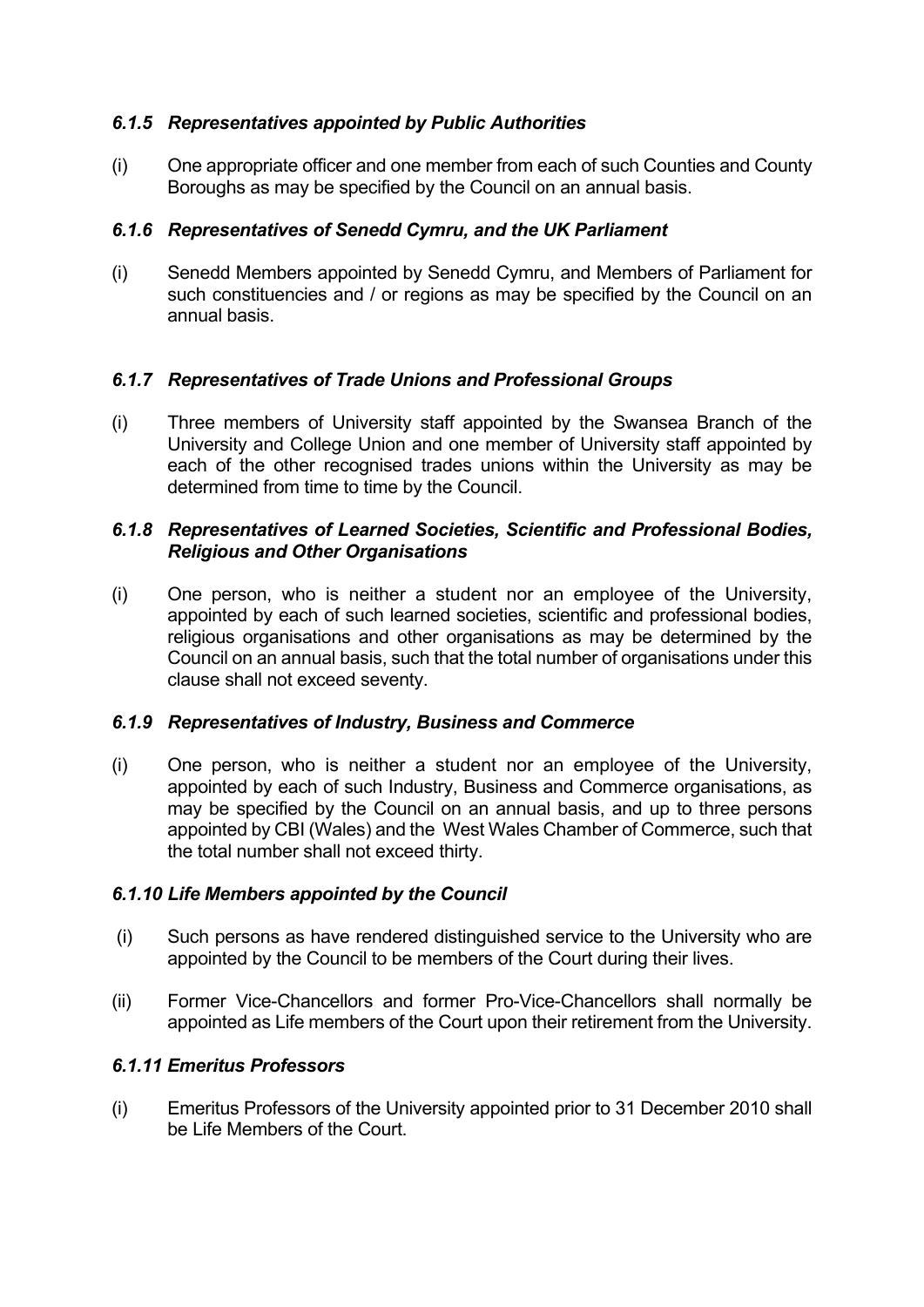(ii) Emeritus Professors of the University appointed after 31 December 2010 shall have membership terms of ten years and shall not be eligible for re-appointment at the end of their terms.

### *6.1.12 Co-opted Members*

(i) Such persons as shall from time to time be appointed by the Court so that the number of such persons shall not at any time exceed twenty.

### *6.1.13 Terms of Membership*

- (i) Members shall normally hold office for three years from the date of their appointment, subject to the following exceptions:- members appointed under Ordinances 6.1.10 and 6.1.11
- (ii) Representative members shall vacate office on ceasing to be members of the body appointing them, except in cases where they were not such members when the appointment was made.
- (iii) Ex-officio members shall be members of Court for the duration of their relevant periods of office.
- (iiv) Members coming to the end of their terms may be considered for re-appointment or re-elected.
- (v) A member of the Court may resign at any time by writing to the Secretary of the Court.
- (vi) The person or body which appointed any member of Court whose place has become vacant shall take steps to fill the vacancy as soon as conveniently possible.

### **6.2 Powers of the Court**

- (i) To fill vacancies among the members of the Court to be appointed by the Court.
- (ii) To receive, comment and ask questions on reports on the working of the University.
- (iii) To receive, comment and ask questions on the Annual Audited Financial **Statements**
- (iv) To discuss any matters relating to the University and to make recommendations to the Council as it sees fit.
- (v) To act as a forum to discuss the University's role in the community.

### **6.3 Meetings of the Court**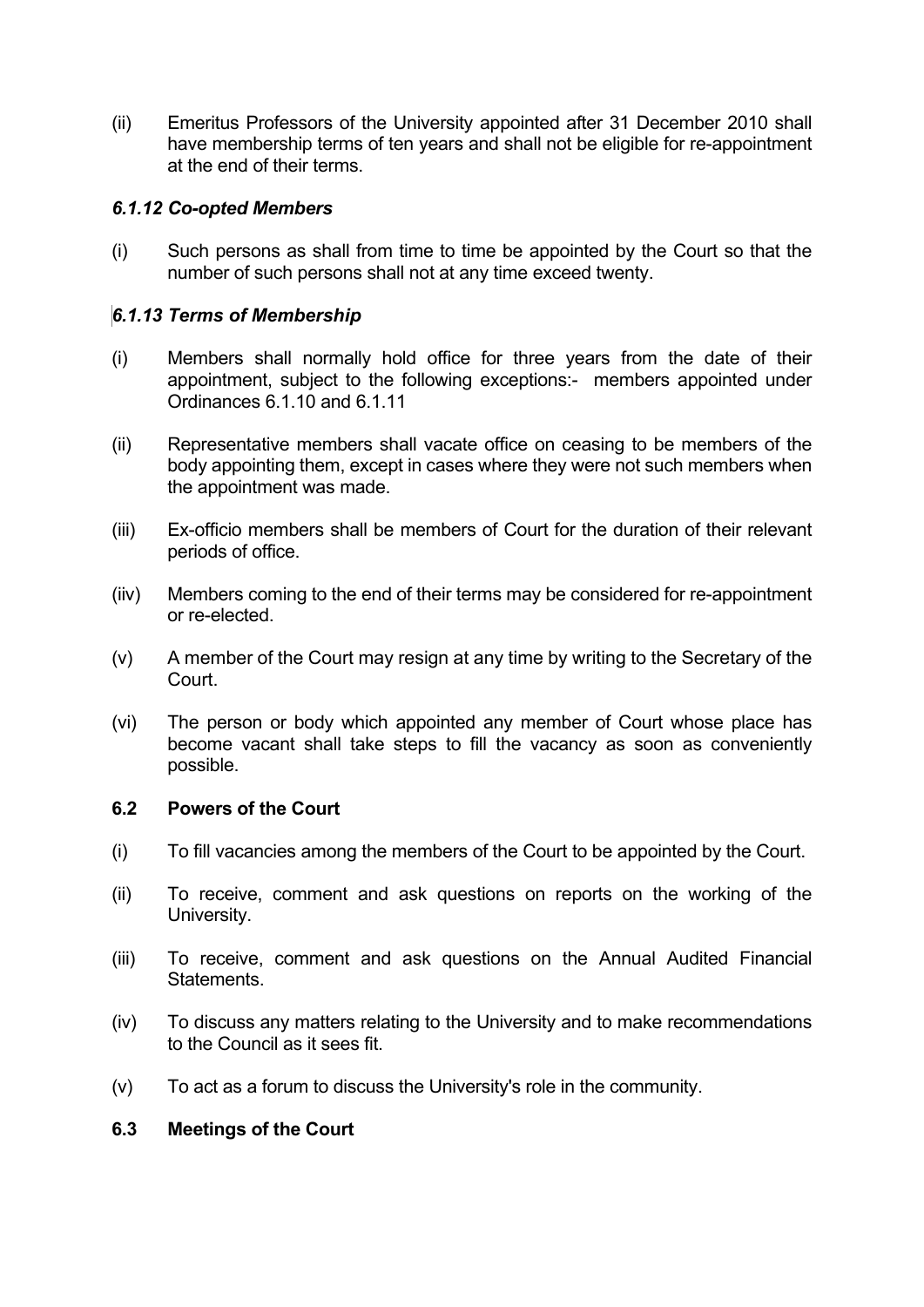- (i) The Court shall ordinarily meet annually in each academic year, at such day and hour as shall be appointed by the Council. The Chancellor (or in the absence of the Chancellor, a Pro-Chancellor) shall preside over and chair meetings of the Court.
- (ii) At its Annual General Meeting, the Court shall receive reports and/or presentations on the working of the University and current issues, together with the annual audited financial statements and shall fill any vacancies among the members of the Court which ought to be filled by the Court.
- (iii) Notice of the Annual General Meeting together with an indication of the business to be transacted shall be circulated to members by the Secretary to the Court at least twenty-one days before the date of each meeting. The agenda and papers for the meeting shall be circulated at least seven days before the date of the meeting.
- (iv) Where members of the Court are requested to propose a person for election as a member of the Court, the name of the person so proposed shall be sent to the Secretary to the Court at least twelve days before the date of the meeting.
- (v) The agenda for the Annual General Meeting of the Court shall include an opportunity for members of the Court to raise questions about issues of particular concern, to discuss any matters relating to the University and to comment thereon. Members are requested to give notice to the Secretary of Court of any issues which they wish to raise at least two days before the date of the meeting, to enable any necessary preparatory work to be undertaken.
- (vi) Twenty-five members of the Court shall form a quorum.
- (vii) Special Meetings may be convened at any time by
	- the Chancellor: or
	- the Council; or
	- 25 members of the Court together with the majority of Court-appointed members of Council

subject to the Chancellor having the authority to postpone business to the next Annual General Meeting of the Court if there has already been one special meeting in the previous twelve months.

- (viii) Special Meetings of the Court may be held in order to exercise any of the powers of the Court.
- (ix) Notice of a Special Meeting shall be circulated by the Secretary to the Court at least twenty-one days before the date of each meeting, and an agenda and supporting papers shall be circulated to members at least seven days before the Special Meeting, and no business other than that specified on such agenda shall be considered.
- (x) Any recommendation to the Council from the Court shall require the assent of the majority of members present at the meeting.